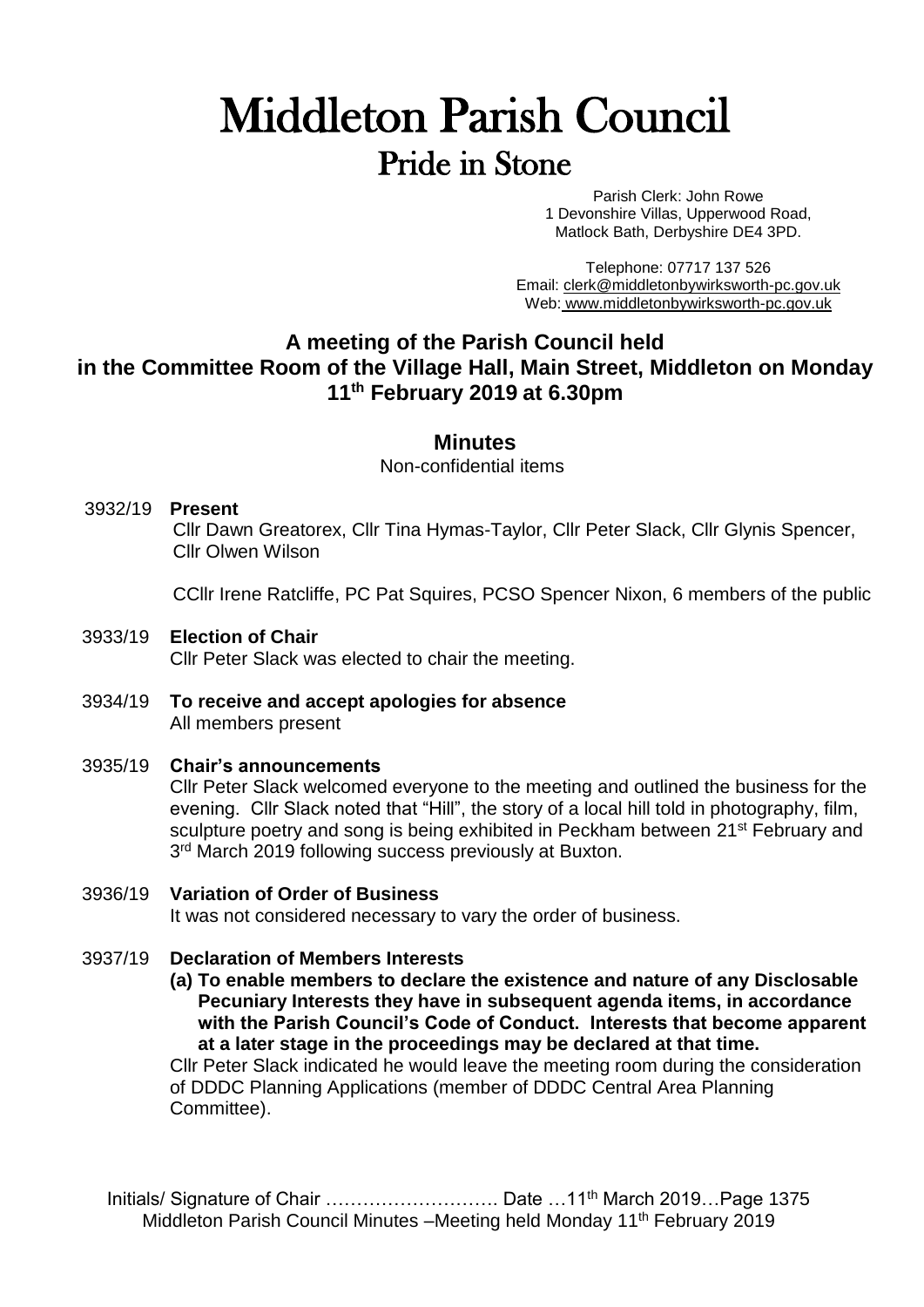**(b) To receive and approve requests for dispensation from members in which they have a Disclosable Pecuniary Interest.**

None received.

#### 3938/19 **Items in Exclusion To consider whether any items should be considered in exclusion of the public and press**

It was not considered necessary to take any items "in exclusion".

#### 3939/19 **Public Speaking**

#### **(a) Guest Speakers; Safer Neighbourhoods Team**

PC Pat Squires and PCSO Spencer Nixon gave an outline of the authorities responsible for different aspects of highway safety; Police in the case of speeding the District Council for parking enforcement and Trading Standards for lorries infringing weight limits.

Forms for the reporting of weight limit violations will be forwarded to the Clerk.

A community Speedwatch was requested, and it was suggested that volunteers be recruited through the Parish Council website. It was also suggested that DCC be approached regarding traffic monitoring and that a request be made for "junction protection markings" – short stretches of yellow lines covering road junctions. It was felt that a multi-agency approach using a variety of measures, possibly including "20's plenty" signage, is likely yield the most effective result in producing the required cultural change.

# **(b) A period of not more than 15 minutes will be made available for members**

**of the public and Members of the Council to comment on any matter** A member of the public asked for an update on parking issues. CCllr Irene Ratcliffe replied DCC has been asked to remove the redundant disabled parking bay on Main Street, and, as previously noted, white lining work had been requested.

A member of the public asked for an update on licensing issues at the Village Green. The Clerk replied that the Cultivation Licence has been received and is to be considered further in Matters for Decision. The licence for the memorial is currently with DCC and is at consultation stage.

A member of the public asked on progress to return the square of tarmac where the telephone kiosk stood at the Village Green to grass. The Clerk was asked to bring the matter to the agenda of the next meeting.

#### **(c) Report from and questions to County Councillor**

CCllr Irene Ratcliffe gave a report on matters at County including a reply from Highways in respect of the requested site visit.

#### **(d) Report from and questions to District Councillor**

Cllr Peter Slack gave a report on matters at District including:

- To increase the Local Council Tax Support to £17,000 for hardship relief.
- Council tax discounts for 18-year olds leaving the care system
- Discussions on the Asset Management Plan and Commercial Investments

Initials/ Signature of Chair ………………………… Date …11<sup>th</sup> March 2019…Page 1376 Middleton Parish Council Minutes -Meeting held Monday 11<sup>th</sup> February 2019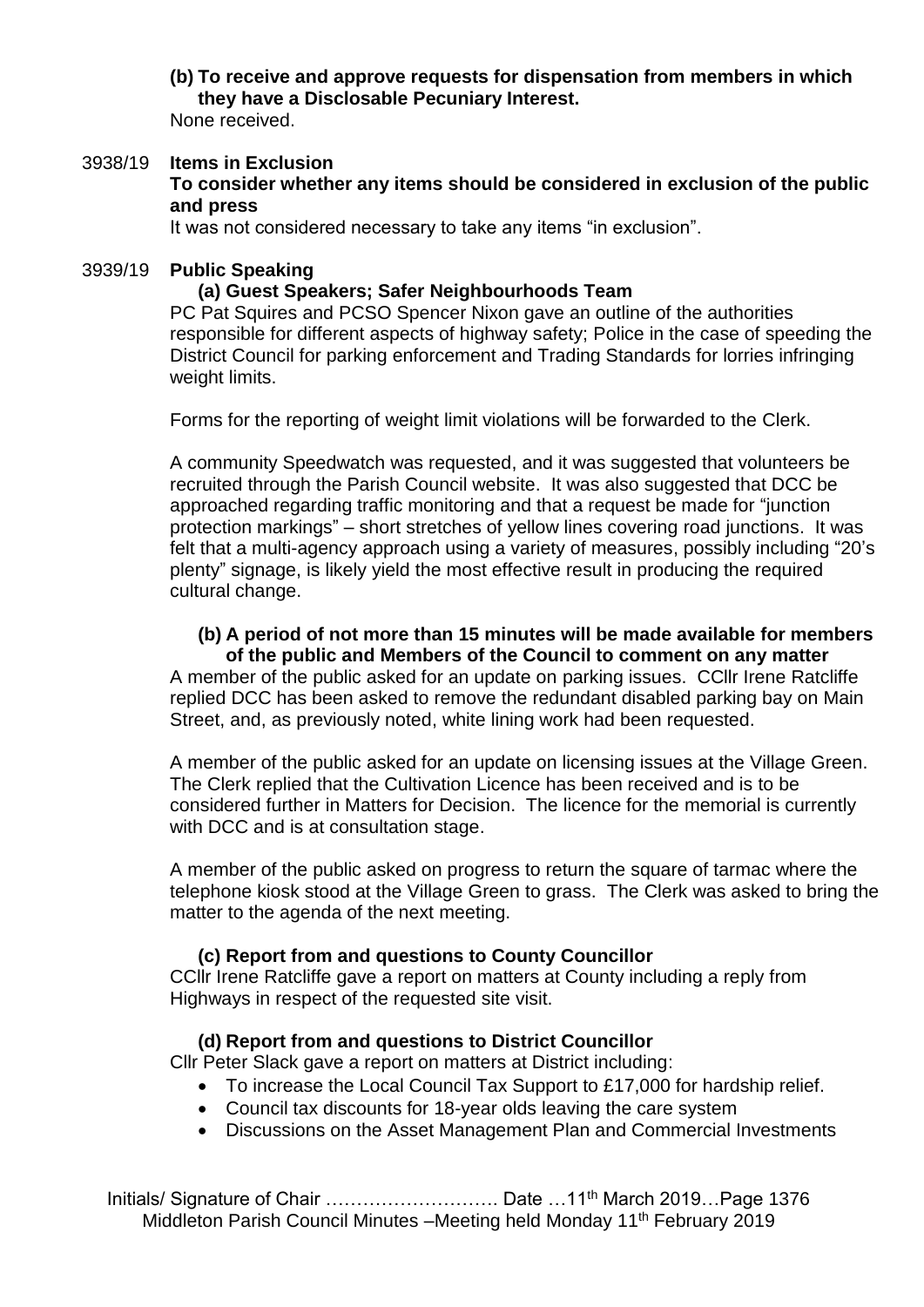- The continued involvement of DDDC in two Local Enterprise Partnerships, namely Sheffield City and the Derby and Derbyshire Nottingham and Nottinghamshire "D2N2" despite pressure from central government for authorities to be in only one Partnership
- Workshop session on the new waste collection and recycling contract and the potential reductions in service/additional charges required to ensure it remains affordable.

#### 3940/19 **Minutes**

### **To approve the minutes of the meetings held;**

#### **(a) Monday 14th January 2019 (Extraordinary Meeting)**

**Resolved:** To approve the minutes of the Extraordinary Meeting held on Monday 14<sup>th</sup> January 2019 as a correct record.

#### **(b) Monday 14th January 2019**

**Resolved:** To approve the minutes of the Meeting held on Monday 14<sup>th</sup> January 2019 as a correct record.

#### **(c) Tuesday 29th January 2019 (Extraordinary Meeting)**

**Resolved:** To approve the minutes of the Extraordinary Meeting held on Tuesday 29<sup>th</sup> January 2019 as a correct record.

#### 3941/19 **Clerk's Report**

**To approve Clerk's Report on action taken on meetings since 14th January 2019 Resolved:** To approve the report.

#### 3942/19 **Correspondence**

**Resolved:** To note receipt of items for information; **Derbyshire Association of Local Councils Circular 1 2019** – Index to 2018 Circulars **Circular 2 2019** - Updated Legal Topic Notes - Section 137 update - Parkrun consultation response - Clerk Essential Training - NALC Loneliness Project - May Council Elections and Training **Circular 3 2019** - Spring Seminar - Prep no deal Brexit - Ethical Standards Enquiry published - HR Advice Short Service contracts & dismissals - Letter from NALC Chair - Great British Spring Clean - Arnold-Baker 11th Ed - Clerk Tips – Training Rural Services Network; various Clerks & Councils Direct issue 121

#### 3943/19 **Reports**

#### **(a) Middleton in Bloom**

It was reported that 50 people attended a pie and pea supper to raise funds for the group.

#### **(b) Village Hall Committee**

It was reported that discussions regarding the lease are taking place with Tarmac.

#### **(c) Village Green Committee**

No report received.

Initials/ Signature of Chair ………………………… Date …11<sup>th</sup> March 2019…Page 1377 Middleton Parish Council Minutes -Meeting held Monday 11<sup>th</sup> February 2019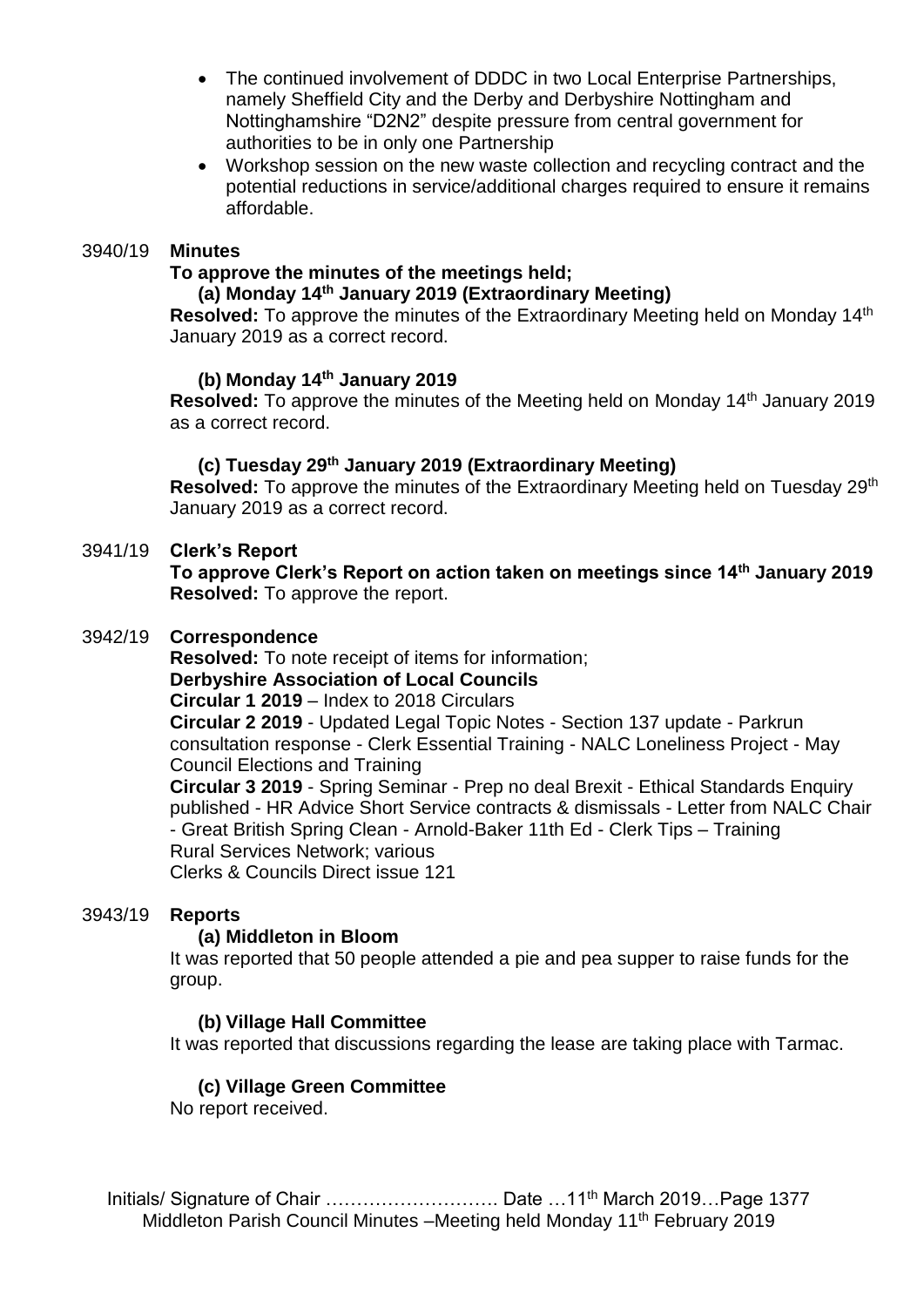#### 3944/19 **Planning**

**To approve the Parish Council's response to the following planning application; DDDC 19/00058/FUL 40 Rise End Middleton By Wirksworth Derbyshire DE4 4LS Erection of detached double garage and proposed additional floor over existing store.**

Cllr Peter Slack declared the interest recorded at minute 3937/19 and withdrew from the meeting room. Cllr Dawn Greatorex was elected Chair this part of the meeting.

**Resolved:** To make no objection provided the development is in keeping with the vernacular.

Cllr Peter Slack returned to the meeting room and resumed as Chair.

#### 3945/19 **Matters for decision**

#### **(a) Casual Vacancies; to receive update**

Three remaining vacancies have been advertised with a closing date of 28<sup>th</sup> February 2019. With the opening of nominations for the local elections imminent it was considered appropriate to discontinue advertising for candidates for co-option. **Resolved:** To discontinue advertising the casual vacancies after 28th February 2019.

**(b) Seat for junction Main Street/Chapel Lane, to receive update** DCC Highways has authorised the placing of a seat at the above location. **Resolved:** To contact statutory undertakers in line with the terms of the authorisation.

#### **(c) Access and parking issues, access and turning issues for buses; to approve the way ahead**

See minute 3939/19 above.

**(d) Wirksworth Civic Service 24th March 2019 – to approve attendees Resolved:** Cllr Glynis Spencer to attend on behalf of the Parish Council.

#### **(e) DCC Consultation to approve response; "Consultation on Changes to Learning Disability Support"**

**Resolved:** To note the opportunity.

#### **(f) DDDC Consultation to approve response; "Draft Shopfronts and**

**Commercial Properties Supplementary Planning Document 2019" Resolved:** To note the opportunity.

#### **(g) Middleton Remembers**

#### **To receive update and to authorise payments**

Cllr Olwen Wilson gave an update including

- The production of a book of poems
- Updates on the project in the Village Pump and on the notice boards
- Further lines of research being explored
- A possible link with the Community Lunch

The Clerk reported receipt from DCC of the cultivation consent made under the provisions of Section 96(5) of the Highways Act 1980 relating to the Village Green. **Resolved:** To approve the document and to sign it as a deed.

Initials/ Signature of Chair ………………………… Date …11<sup>th</sup> March 2019...Page 1378 Middleton Parish Council Minutes -Meeting held Monday 11<sup>th</sup> February 2019